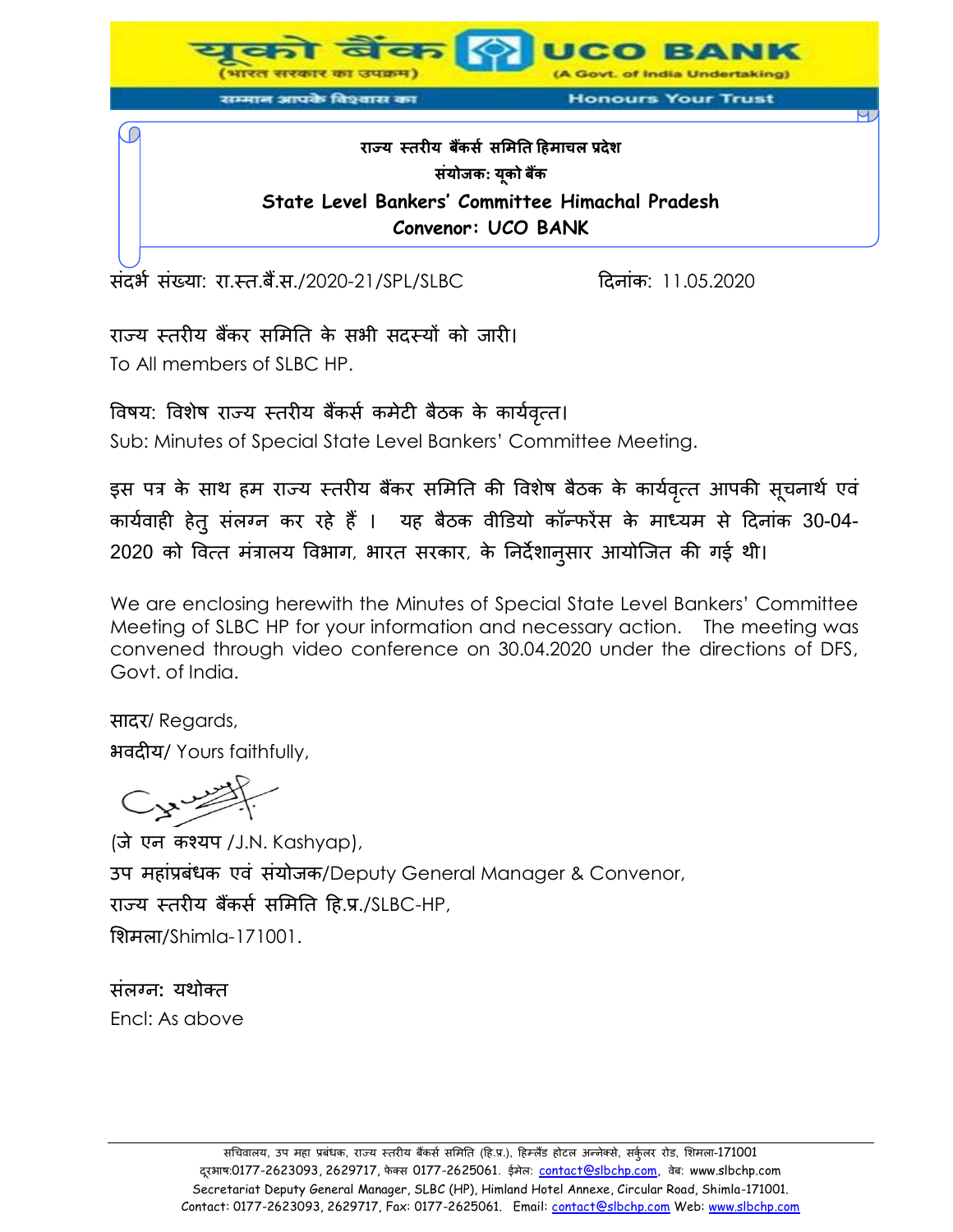

C

# **राज्य स्तरीय बकैंर्स र्मितत हििाचल प्रदेश र्ंयोजक: यकू ो बकैं State Level Bankers' Committee Himachal Pradesh Convenor: UCO BANK**

# **MINUTES OF SPECIAL SLBC MEETING OF STATE LEVEL BANKERS' COMMITTEE – HIMACHAL PRADESH HELD ON 30.04.2020 THROUGH VIDEO CONFERENCE.**

Special Meeting of State Level Bankers Committee- Himachal Pradesh was held through VC on 30th April, 2020 to review the preparedness of Banks in implementing recently announced slew of measures by Government of India under EMERGENCY CREDIT LINE. Sh. Prabodh Kumar Saxena, IAS, Principal Secretary (Finance) to the Govt. of Himachal Pradesh chaired the meeting. Sh. A.K. Goel, Managing Director & C.E.O., UCO Bank co-chaired the meeting. The list of participants herewith annexed (Annexure-I).

The meeting started with the permission of the Chair at 11.45 a.m. The meeting commenced with Welcome Address delivered by Sh. J.N. Kashyap, Deputy General Manager & Convenor, SLBC UCO Bank. The Key Note Address was given by Sh. A.K.Goel, Managing Director & CEO, UCO Bank. The D.G.M. & Convenor extended warm welcome to the participants from State Government Departments, RBI, NABARD & major Member Banks attending the VC.

#### **HIGHLIGHTS OF THE WELCOME ADDRESS DELIVERED BY SHRI J.N. KASHYAP, DGM & CONVENER, SLBC, HP.**

The Convener extended warm welcome to the distinguished participants of the meeting:

- **Sh. Prabodh Kumar Saxena,** IAS, Principal Secretary (Finance) to the Government of Himachal Pradesh. DGM & Convener, SLBC, UCO bank extended heartiest welcome & expressed gratitude towards Sh. Saxena for sparing valuable time to Chair the Meeting.
- **Sh. A.K. Goel**, MD & CEO, UCO Bank. The DGM extended warm welcome to MD & CEO on his participation in the meeting. The Convener expressed gratitude towards Sh. A.K. Goel on cochairing the meeting.
- **Sh. K.C. Anand,** General Manager (In-charge), Reserve Bank of India, Shimla. The Convener, SLBC extended warm welcome to GM (In-charge), RBI on his participation in the meeting and expressed gratitude for proactive participation, guidance and support by the team of RBI officials to the SLBC forum.
- **Sh. Nilay D. Kapoor,** Chief General Manager**,** NABARD. The DGM, UCO Bank extended warm welcome to CGM NABARD on his participation in the meeting and expressed gratitude for proactive support in rural credit and micro finance.

While welcoming the participants to the SLBC VC meeting, Mr. Kashyap lauded the Bankers for providing uninterrupted services to the public amid the dreaded COVID-19. He further emphasized that although bankers faced several constrains in plying hassle freely to their branches, despite of these adversities seamless services were rendered by the Banks. He further applauded the bankers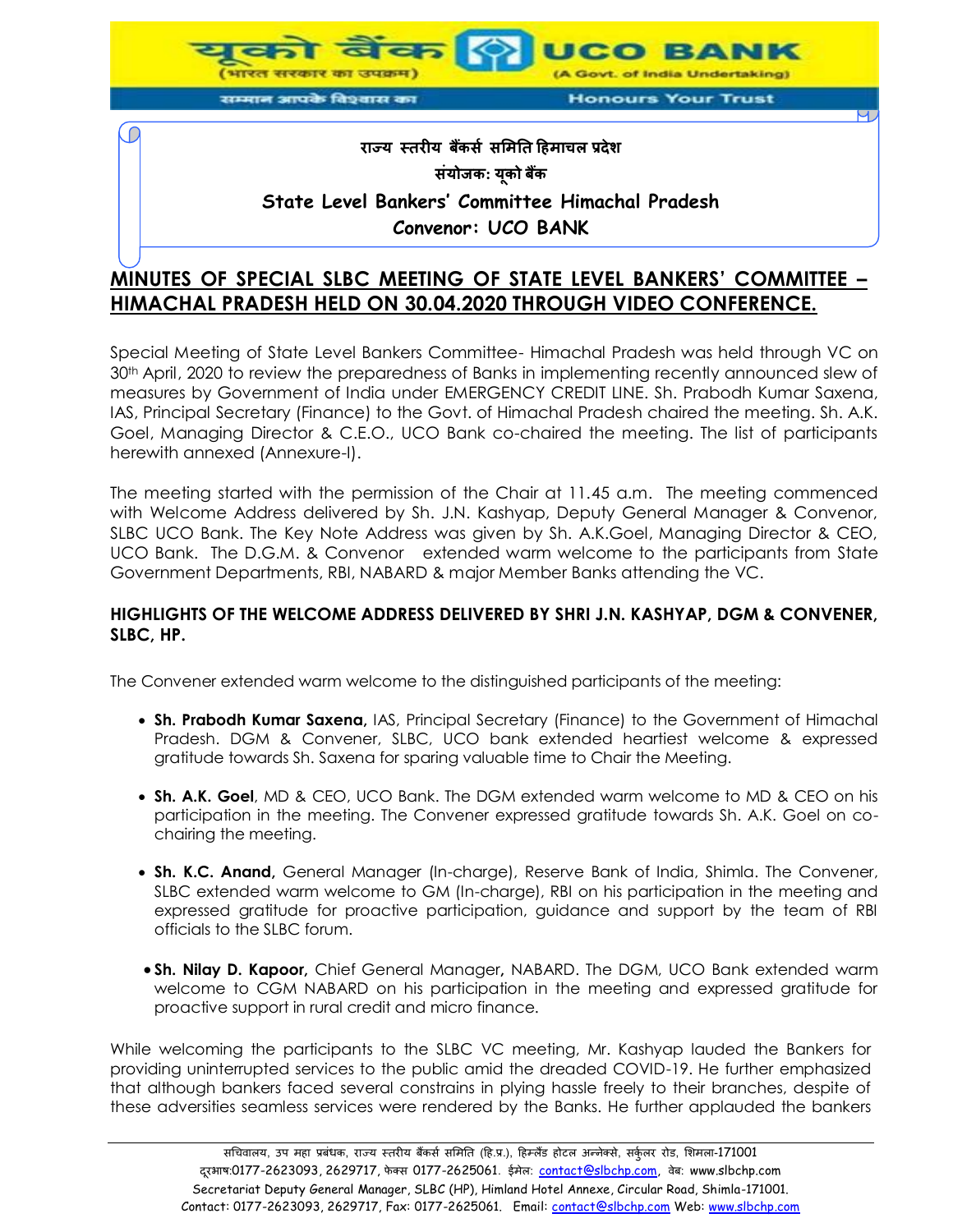

for meticulously following the instructions from Government on maintaining the desired sanitization at branches and ATMs. Mr. Kashyap apprised the participants that Member Banks successfully served the Jan Dhan and PM Kisan beneficiaries and managed all cash withdrawals whenever approached the Bank. Under the "COVID 19 Emergency Credit Line" Controlling Heads of different Member banks have issued strict instructions to their respective Branches to follow the instructions of Government of India to provide credit to Agriculture, MSME and other beneficiaries of the Bank without giving any chance of complaint from any quarter and corner.

DGM & Convener, SLBC requested the participants to proactively participate in the deliberations.

#### **HIGHLIGHTS OF THE KEY NOTE ADDRESS DELIVERED BY SHRI A.K. GOEL, MD & CEO, UCO BANK.**

The MD & CEO in his Key Note Address highlighted the various measures announced by Govt. of India to facilitate the hassle free credit delivery to Agriculture & Allied activities, MSME and other sectors of economy. Important points mentioned are as below:

To begin with, Sh. Goel conveyed his heartiest good wishes for the well being of everybody engaged in driving the wheels of country during the tough time of COVID-19. He hoped that bankers will strictly adhere to all the safety norms announced by the Government from time to time.

He apprised the house that this Special SLBC meeting is being convened at the behest of DFS to review the preparedness of Banks in delivering their services to facilitate agriculture and allied activities, MSME and all other Banking services. MD & CEO informed that Government is putting all out emphasis on the fact that no citizen should face any hardship for want of banking services. He expressed his happiness that Banks have been standing like saviours during this pandemic time rendering essential services through Branches, ATMs and BCs.

Sh. Goel informed the participants that regular SLBC Meeting was scheduled to be held on 20.03.2020 but due to the COVID19 pandemic it could not be convened. While briefing the progress of banking parameters up to December, 2019 quarter, MD & CEO, UCO Bank, apprised that Banks have disbursed upto December 2019 aggregate fresh credit of Rs.24204 Crores which is 128% of the Target of Rs.18981 Crores set for December 2019 quarter. The total business as on December 2019 was Rs.180469.52 Crores having deposit of Rs.126198.47 Crores and advances Rs. 54271.10 Crores having overall Credit Deposit (CD) Ratio in the State at 44.93%. The National Parameters set up by RBI for lending to Priority sector and Agriculture sector have been surpassed by the banks with achievement of 59.52% and 18.37% against the parameter of 40% and 18% respectively as on 31.12.2019. However, the performance of the Banks reviewed in Steering Committee Meeting held on 09.03.2020 at Shimla.

He said that during COVID-19, Government has laid special thrust on providing PM Kisan Samman Nidhi to the farmers of this country and in HP State an amount of Rs.173.87 Crs. was credited to 869352 farmers.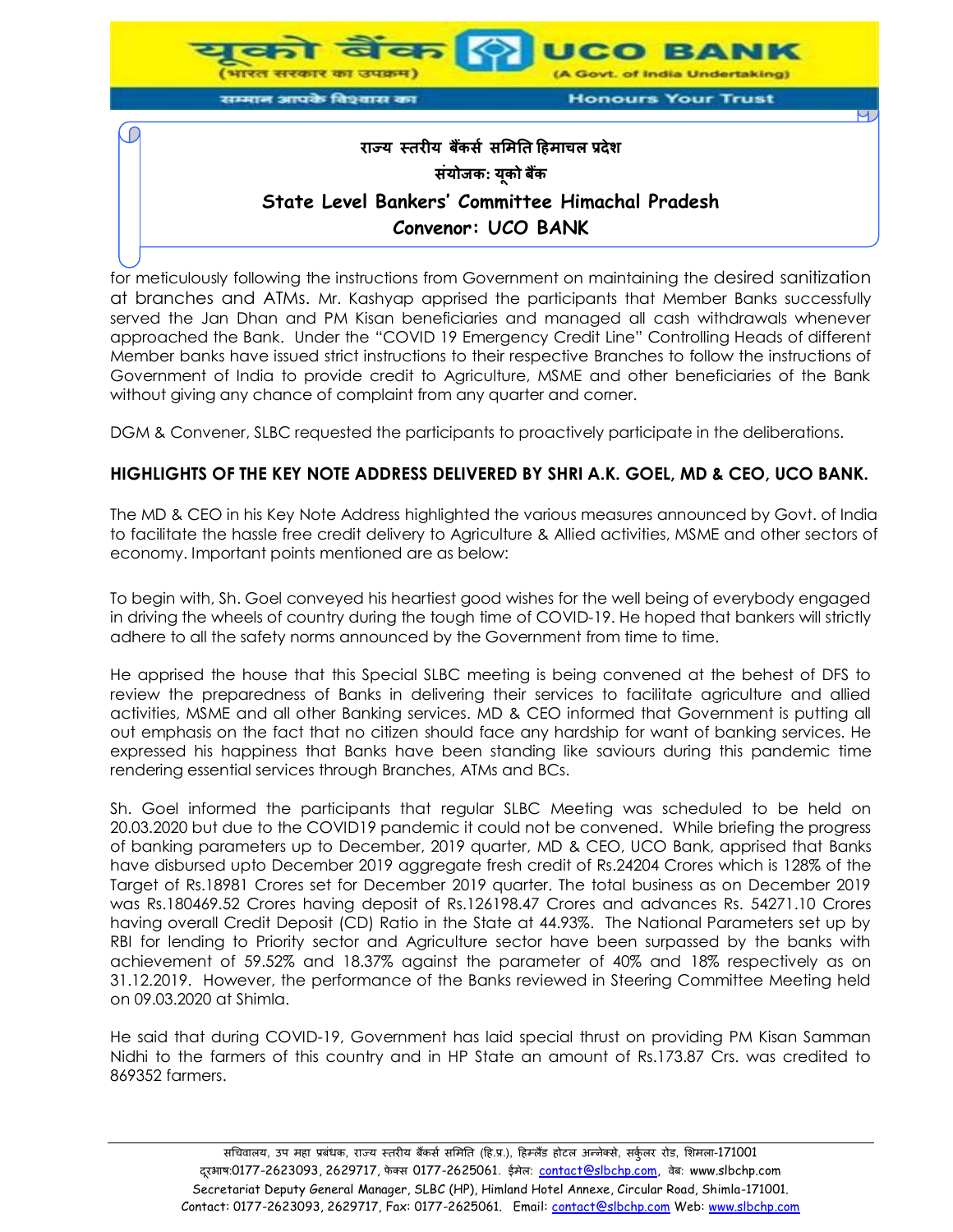

Under Garib Kalyan Yojna the first instalment for Rs.500.00 each was credited to 590300 women beneficiaries having Jan Dhan Accounts in HP State out of total 636764 women accounts. Sh. Goel told the house that Women Jan Dhan beneficiaries having their Saving Accounts with Cooperative Sector Banks could not get the benefit. The matter has been taken up with DFS by SLBC but the matter is yet pending to be resolved. (As on date, the issue stands resolved and Garib Kalyan benefit has been credited to PMJDY Women Beneficiaries' accounts)

Mr. Goel, MD & CEO, UCO Bank concluded the Key Note Address expressing gratitude to all the participants for sparing their valuable time. He extended best wishes for fruitful & interactive VC session on agenda issues.

#### **HIGHLIGHTS OF THE ADDRESS DELIVERED BY SHRI K.C. ANAND, GM (In-charge), RBI.**

Mr. K.C. Anand, GM In-charge, RBI, extended his warm welcome to the distinguished participants & executives attending the VC from different Member Banks. He emphasized on the following major points;

i) Cash Availability and ATMs – Measures taken by RBI

GM In-charge, RBI, informed the house that RBI has been closely monitoring the position of currency availability across the State and during the month of March 2020, currency notes worth Rs.1183 crore were remitted across the currency chests in HP along with a remittance of ₹250 crore in the month of April 2020. He also informed that as on April 29, 2020, reissuable currency of nearly ₹3400 crore is available with the 45 currency chests in the State. He reiterated RBI's commitment to maintain adequate supply of currency across the State through its Issue Circle at RBI, Chandigarh.

Further, he informed that upto April 29, 2020, currency worth ₹386 crore have been withdrawn from ATMs along with withdrawal of a substantial amount of ₹17 crore through micro ATMs. He raised a concern regarding the non-functioning of ATMs in the various parts of State with special emphasis on non-functional ATMs of various banks, except KCCB, in the district of L&S, HP as residents of remotest tribal district are facing great difficulties in this regard. He advised the member banks to ensure that the non-functional ATMs be brought to work within a week.

ii) Business Correspondents - Network to be increased

Shri Anand commended the work done by the BCs during the difficult times and emphasised upon their role and importance in extending banking services to the far flung and remote areas. He advised the banks to look for broadening of the BC network, since the percentage network position of BCs in HP was only 2.5% as against the position of 15.2% in Uttrakhand and 6.8% at national level. He also desired that Lead Bank (SBI) of L&S must ensure proper functioning of all BCs in L&S district since as on date not a single BC was reported to be functional.

iii) ACP Launch

GM-in-Charge, RBI advised Convenor SLBC, Lead Banks and other bank controllers to ensure preparation and the launch of ACP for FY 2020-21, **as early as possible** since one month of the year has already elapsed.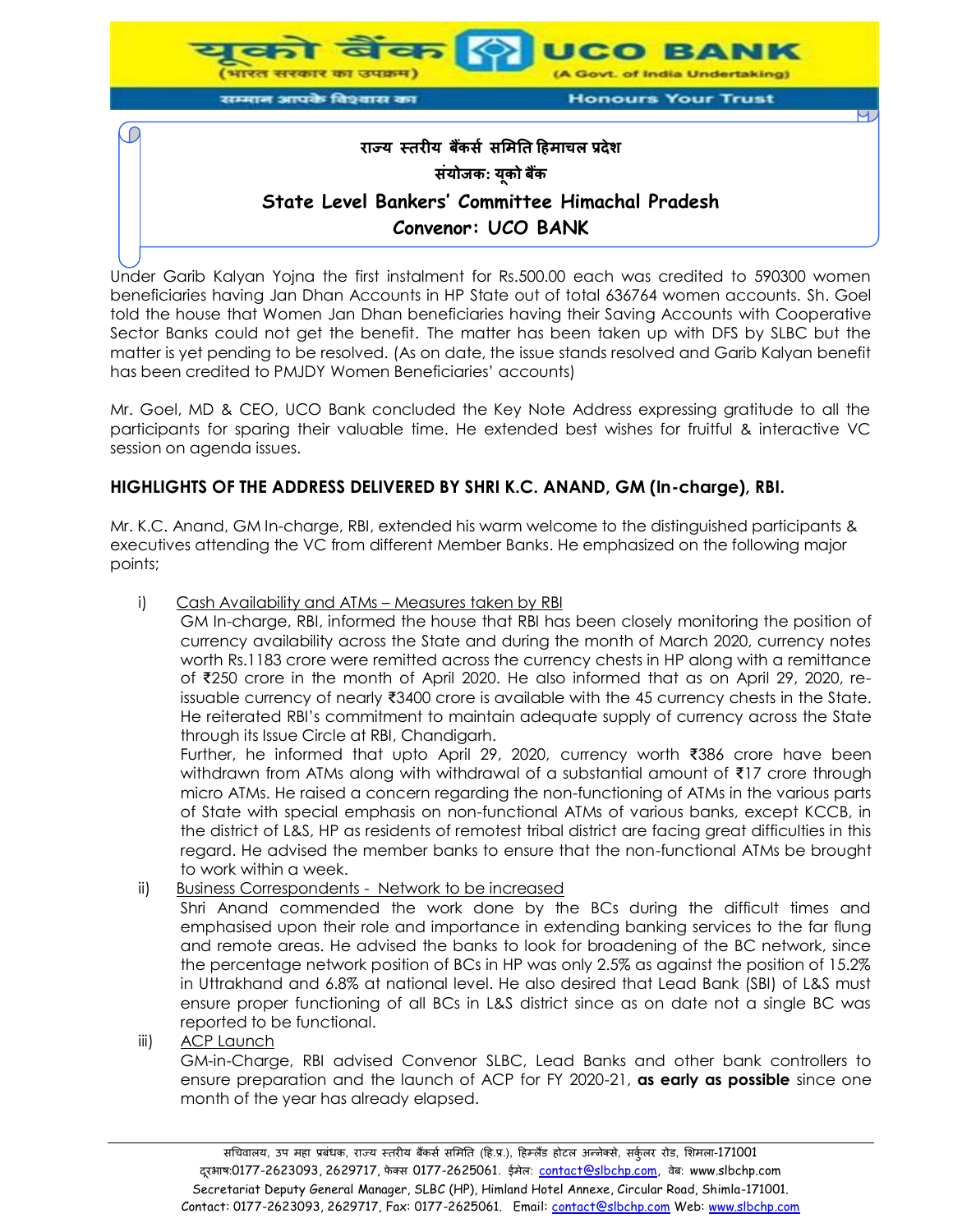(A Goyt, of India Undertaking)

सम्मान आपके विश्वास का

**Honours Your Trust** 

**JCO BAI** 

# **राज्य स्तरीय बकैंर्स र्मितत हििाचल प्रदेश र्ंयोजक: यकू ो बकैं State Level Bankers' Committee Himachal Pradesh Convenor: UCO BANK**

iv) DCC and DLRC

C

GM-in-Charge, RBI advised Convenor SLBC to ensure that the ensuing DCC/ DLRC meetings are convened on time, through VC or any other mode so that ground level progress can be reviewed in a meaningful manner.

- v) NABARD Utilisation of FIF Shri Anand suggested CGM- NABARD for utilising the Financial Inclusion Fund for generating awareness among the masses, about various electronic fraudulent activities, fake and malicious banking practices, etc. being resorted to by various fraudsters, taking advantage of prevalent situation where digital banking was being preferred by majority of the people.
- vi) Stamp duty Issue Providing resolution therefore GM-in-Charge, RBI raised the concern received from various banks regarding unavailability of stamp papers for executing loan agreements. He requested Shri Prabodh Saxena, Principal Secretary, Finance to personally look into the matter for its quick resolution. Shri Saxena assured the house to take up the matter with Revenue department within a day or two.
- vii) Reporting Mechanism

Shri Anand suggested that SLBC may formulate a comprehensive reporting mechanism to review the achievement and progress of the various Schemes announced by Central Government, RBI, State Government, etc. during the lockdown period.

## **HIGHLIGHTS OF THE ADDRESS DELIVERED BY SHRI NILAY D. KAPOOR, CGM, NABARD.**

Mr. Nilay D. Kapoor, CGM NABARD, while addressing the participants welcomed dignitaries mentioning Mr. Prabodh Saxena, Principal Secretary, Finance, Mr. A.K. Goel MD & CEO UCO Bank, Mr. Kashyap, DGM & Convenor SLBC, Mr. K.C. Anand, GM In charge RBI and senior executives of all Banks, State Government. He expressed his pleasure over responsive attitude of State Government, SLBC convener, Member Banks in between trying circumstances due to COVID-19. Major points that were put by CGM, NABARD during VC meet are as below:

- $\checkmark$  Moratorium as per the information made available to NABARD has been granted by State Cooperative bank, 02 DCCBs and Himachal Pradesh Gramin Bank to more than 01 lakh a/c and the same has also been availed.
- $\checkmark$  KCC saturation campaign needs to be constituted in right earnest and all the eligible farmers needs to be covered which is also on the priority of the GoI.
- Emergent banking facilities being provided by HPGB. Good utilization of Mobile vans by the bank in providing door to door facilities.
- $\checkmark$  Both the HPStCB/ DCCBs are providing uninterrupted banking services in this difficult situation.
- $\checkmark$  NABARD conveyed the details of the agriculture credit targets for 2020-21 received from Ministry of Finance, GoI to the SLBC and the same needs to allocated, districtwise /bank-wise at the earliest by the SLBC.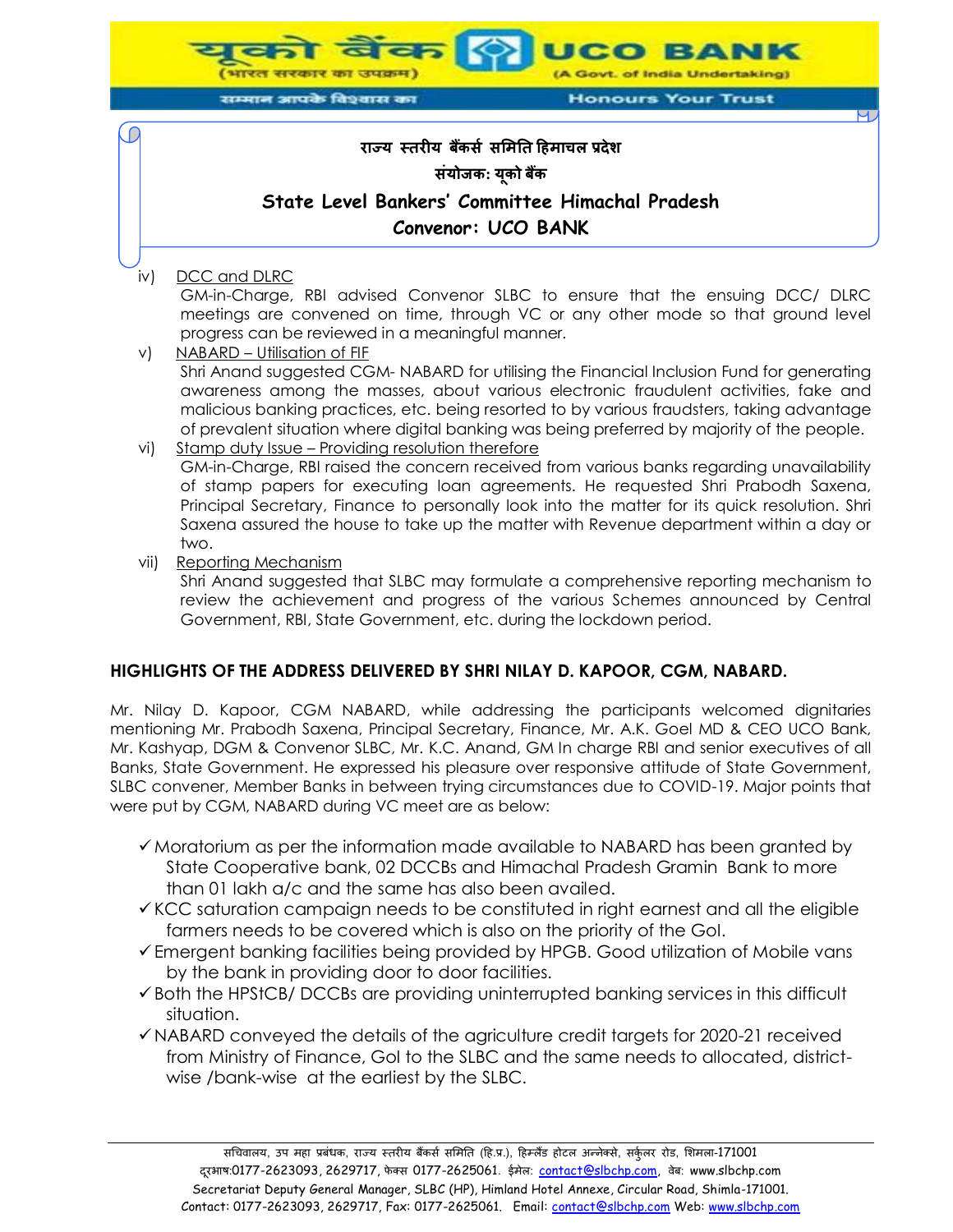(A Goyt, of India Undertaking)

**Honours Your Trust** 

**JCO BAI** 

# **राज्य स्तरीय बकैंर्स र्मितत हििाचल प्रदेश र्ंयोजक: यकू ो बकैं State Level Bankers' Committee Himachal Pradesh Convenor: UCO BANK**

- SHG/JLG financing and FPOs financing and NABARD expects that the banks be liberal in financing as it is a very difficult time. Many farmers those who are in the activities of horticulture, floriculture, exotic vegetable cultivation etc., are in huge loss are going through a very tough situation and there is need to focus on extending credit facilities to them.
- Special attention needs to be focussed on the Aspirational district of Chamba.
- RIDF borrowing power of GoHP for 2020-21 has been fixed at Rs.700.00 crore, for creation of rural infrastructure. This enhanced infrastructure will certainly create more credit absorption capacity and banks needs to be more liberal in financing.
- Cooperative banks of HP will be getting Special Liquidity Facility (SLF) of Rs.350.00 crore from NABARD.

While concluding, Sh. Kapoor thanked all the Banks especially the UCO Bank, PNB, SBI and all other banks, who have risen to the occasion in this difficult situation. He also expressed his gratitude towards State Government and MD, UCO bank for valuable inputs and support.

#### **Address of Sh. Prabodh Saxena, Principal Secretary (Finance) to the Government of Himachal Pradesh:**

At the outset, Sh. Saxena commended Bankers for rendering seamless services amidst of Corona Virus crisis. He hoped that banks will keep on providing the desired services in a same enthusiastic spirit. He urged upon bankers to meticulously follow the guidelines that are being received from the Government. He told the house that Government of India has announced COVID-19 EMERGENCY CREDIT LINE to facilitate hassle free credit to Agriculture & Allied, MSME & other sectors of economy. He impressed upon bankers to sanction credit facilities to all the eligible borrowers so that they can get necessary credit support amid these crisis.

He urged SLBC to prepare the reporting mechanism to fetch data regarding COVID-19 from Member Banks on weekly basis. He emphasized that on the basis of aforementioned report, performance review of Member Banks must be done.

He informed the house that Government has recently enhanced the collateral free loan limit for SHGs from 10.00 lakh to 20.00 lakh. He solicited SLBC to immediately provide State Government data regarding the credit sanctioned by banks under COVID-19 EMERGENCY CREDIT LINE**.**

He thanked all the participants of VC before summing up his address.

-OXO------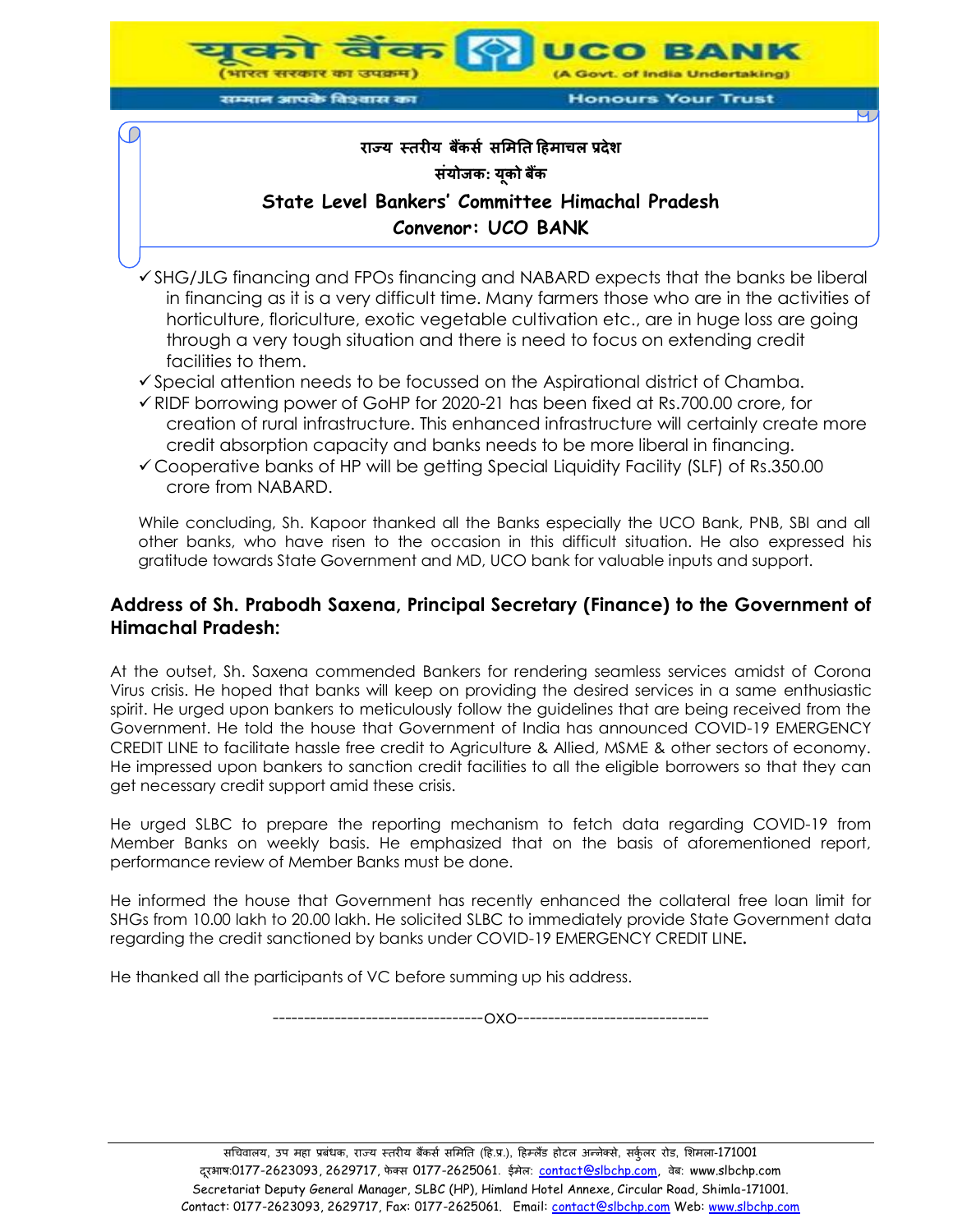सम्मान आपके विश्वास का

**Honours Your Trust** 

**UCO BANK** (A Govt. of India Undertaking)

**राज्य स्तरीय बकैंर्स र्मितत हििाचल प्रदेश र्ंयोजक: यकू ो बकैं State Level Bankers' Committee Himachal Pradesh Convenor: UCO BANK**

## **SPECIAL MEETING OF STATE LEVEL BANKERS' COMMITTEE HIMACHAL PRADESH HELD ON 30.04.2020 THROUGH VC.**

**(Annexure 1)**

## **LIST OF PARTICIPANTS**

- **I. Chairman : Sh. Prabodh Saxena, IAS**  Principal Secretary (Finance) Govt. of Himachal Pradesh
- **II. Co- Chairman : Sh. A.K. Goel** Managing Director & CEO UCO Bank
- **III. DFS (GOI) : Sh. A.K. Dogra** Deputy Secretary, DFS Govt. of India
- **IV. Convenor SLBC : Sh. J.N. Kashyap** Deputy General Manager & Convenor SLBC HP, UCO Bank

#### **V. Government of Himachal Pradesh & Related Agencies: SARVASHRI:**

| Special Secretary, Finance Deptt. |
|-----------------------------------|
| Department of Agriculture         |
| Department of Horticulture        |
| Department of Urban Development   |
| Department of Industries.         |

#### **VI RESERVE BANK OF INDIA, NABARD, NHB, SIDBI, PFRDA, UIDAI, DoP, DoT SARVASHRI:**

| K.C. Anand          | General Manager (In-Charge), RBI |
|---------------------|----------------------------------|
| Nilay D. Kapoor     | CGM, NABARD                      |
| <b>Ramesh Chand</b> | General Manager, RBI, Shimla     |
| P.K. Sharma         | AGM, In-charge, SLBC, HP         |